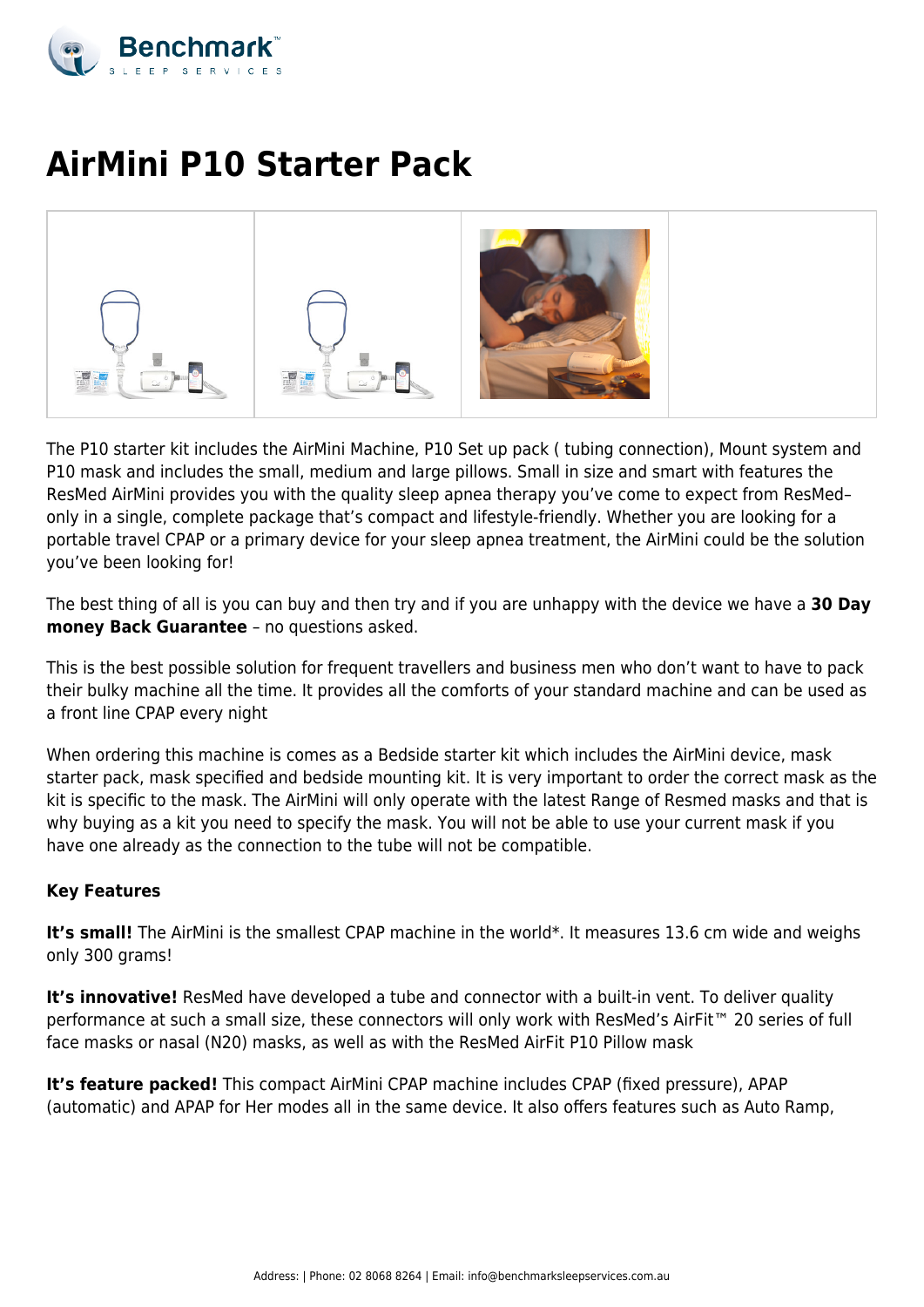

Expiratory Pressure Relief plus Smart Start and Stop. And it can provide a maximum pressure of up to 20!

**It's waterless!** The AirMini uses heat moisture exchange (called HumidX) to deliver waterless humidification.

It's smart! You can conveniently control the AirMini via a smartphone or tablet app which also allows you to monitor your therapy.

**It has a 30 day money back guarantee!** AirMini delivers the same quality of sleep therapy that you've grown to trust from ResMed. That's why ResMed are offering you a 30 day money back guarantee if you are not completely satisfied..

# **Product Information**

# **Frequently Asked Questions**

#### *What is the AirMini's maximum pressure?*

The AirMini provides a pressure range from 4-20cm H2O

#### *How do I set up the AirMini with my therapy settings?*

We recommend setting up a time to call MyCPAP. We will then set the machine up using your therapy settings and discuss how it works. If you are purchasing via our online store, you can select your preferred collection location when you go to the check-out page.

#### *What modes does the ResMed AirMini machine come with?*

The AirMini machine comes with all three CPAP modes: AutoSet, AutoSet for Her and CPAP. It uses the same algorithms used in ResMed's AirSense 10 machines.

#### *Why is there no screen?*

The AirMini has been designed to support both simplicity and a richer experience depending on your preference. To support this, ResMed designed AirMini with a simple one-button interaction for users who prefer simplicity and an accompanying smartphone app to unlock a richer, more engaging therapy experience.

#### *Do I need a smartphone to use the AirMini?*

No. A smartphone is only needed to set up the AirMini, not to use it. Once your AirMini has been set up with your therapy settings at one of our stores, there is no need for a smartphone to use the AirMini. You can just use the single on/off button to operate the AirMini.

# *If I use the AirMini in other countries, will the power supply unit automatically convert?*

Yes, the design of ResMed's AirMini machine accepts an AC input range of 100-240V and a DC output of 24V. However, purchasing the correct AirMini power supply unit for the country you are visiting is recommended to ensure correct performance of your AirMini machine.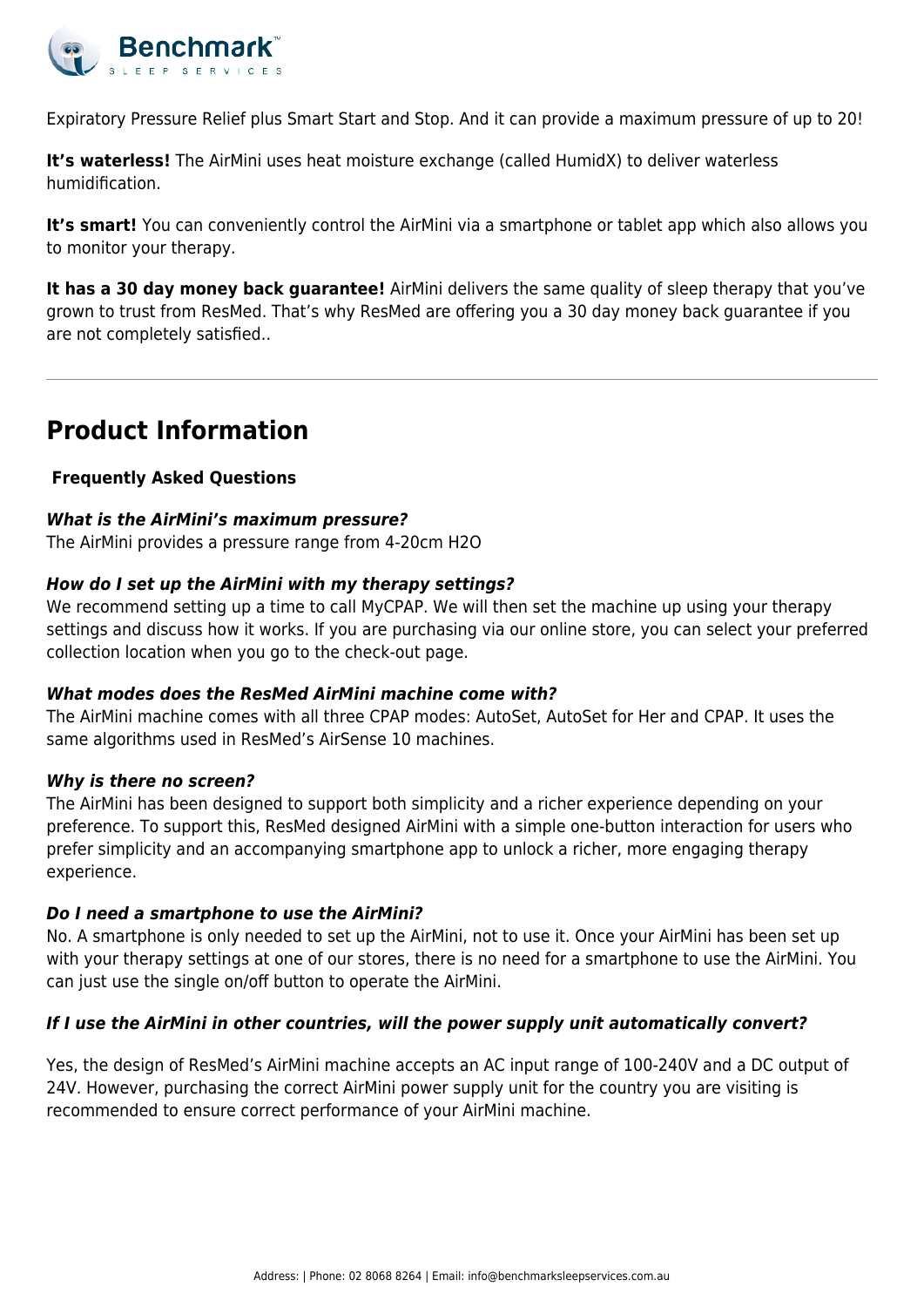

#### *Is there a battery available for the AirMini?*

At this stage a battery isn't available for the AirMini. However, ResMed are working to have an externally battery available later in 2017.

#### *Is there a DC-DC converter available?*

This isn't currently available, but will be available soon.

#### *What is ActiveAir technology?*

ActiveAir technology is a mask vent that uses a silicone membrane to regulate vent flow at all treatment pressures.

#### *How loud is the ResMed AirMini?*

The sound pressure level for the AirMini is 29dB

# *Can I use the AirMini machine when I travel on an airplane?*

If you have access to power, you can use your AirMini machine when you travel on an airplane. Please set it to airplane mode before you travel (refer to travelling section of your AirMini user guide for instructions on entering and exiting airplane mode).

#### *How much does the AirMini cost?*

The RRP, set by ResMed, is \$2100 AUD. Check out MyCPAP ! This is for the starter kit which includes all items, such as Mask, Tubing, Power adapter, that you will need to start using the AirMini straight away

#### *Why can I not use my current mask with AirMini?*

The ActiveAir and HumidX technology is a new technology only implemented in the AirMini. As a result the AirFit 20 series masks and AirFit P10 for AirMini are the only masks designed to work with the new AirMini system.

# *Is the AirMini compatible with nasal pillows made by other companies?*

The AirMini will only work with ResMed AirFit F20, N20 or P10 CPAP masks

# *Does the AirMini have humidification?*

AirMini uses atmospheric moisture as well as moisture from your breath to humidify the airflow. This waterless humidification technology is known as heat moisture exchange (HumidX).

#### *What is HumidX?*

HumidX is the name ResMed has given the AirMini humidification. It utilises a disposable capsule that sits in the tube system which is located right before the air enters the mask. Capsules are available in two strengths: HumidX and HumidX Plus.

# *Which masks can I use HumidX with?*

You can use HumidX with ResMed's Nasal (AirFit N20 and N20 for Her) and Nasal Pillows (AirFit P10). HumidX is not currently available for Full Face masks.

#### *How often does the HumidX need to be replaced?*

Replace the HumidX capsules 30 days after the packaging is opened. If the HumidX was not used every